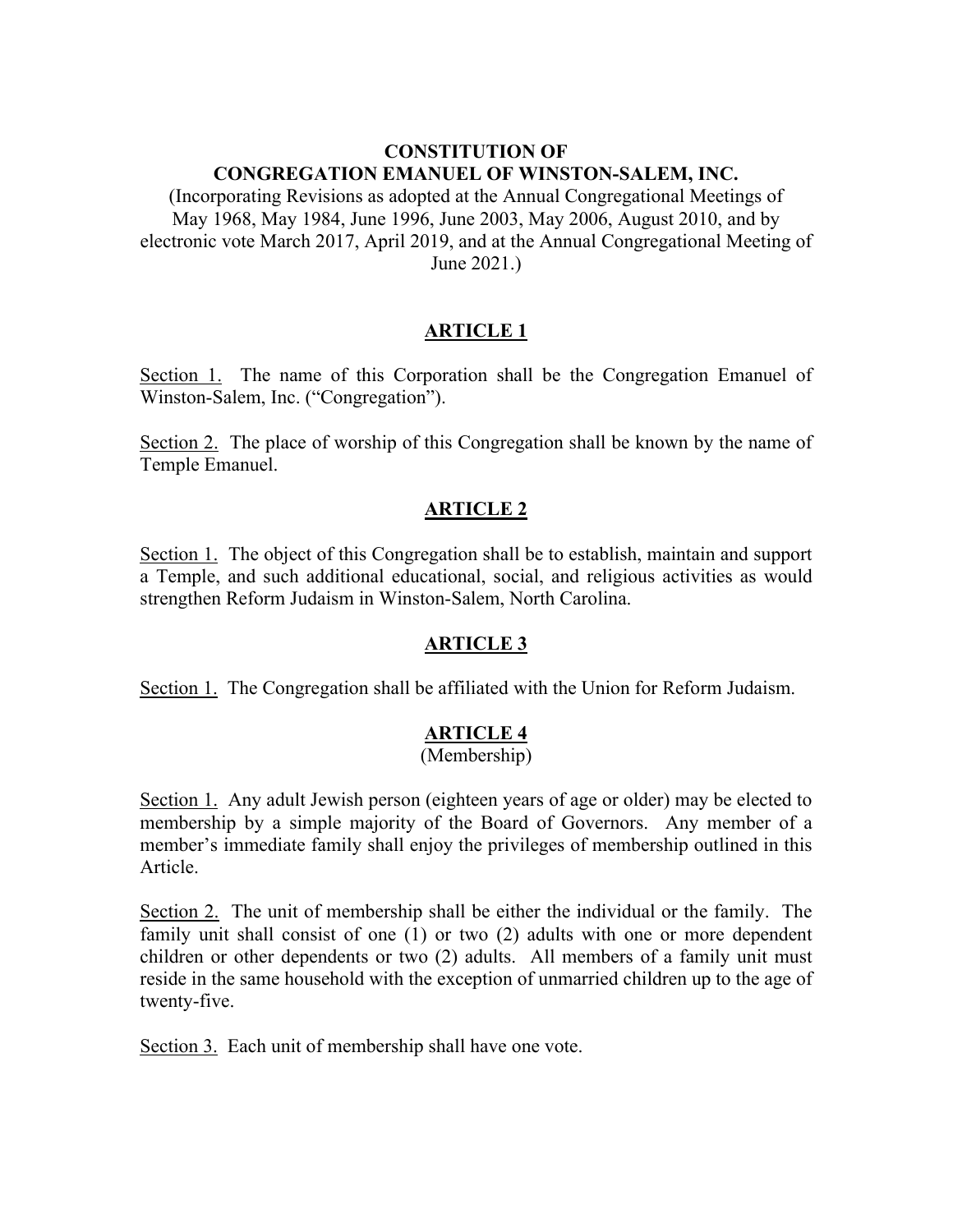### Section 4.

- (a) Membership shall be sustained by the annual fulfillment of the unit of membership's pledge. The Finance Committee of the Congregation shall recommend a suggested pledge structure to the Board of Governors annually. Any member may make a confidential request for special pledge consideration by contacting a member of the Finance Committee;
- (b) Only the Finance Committee shall be entitled to make special pledge arrangements for members;
- (c) Any unit of membership that has not fully paid its pledge by the end of the fiscal year will be in arrears. Upon the recommendation of the Finance Committee, a unit of membership in arrears may be deprived of its membership privileges in the Congregation upon an affirmative vote of at least a majority of the full **Executive Committee.** Written notice of the intention to suspend services shall be given at least twenty-one (21) days before such action is taken, and congregant shall be offered the opportunity to be heard; and
- (d) Good standing shall mean that all financial obligations to the Congregation are current and not in arrears.

Section 5. Each member of a unit of membership in good standing shall be entitled to the following privileges, except where specifically stated in this Constitution:

- (a) Acting as a representative of the unit of membership in voting at all Congregational meetings, so long as the representative is eighteen years of age or older;
- (b) Having access to religious education;
- (c) Preparing for and becoming Bar/Bat Mitzvah and being confirmed;
- (d) Participating in all Congregational activities;
- (e) Holding elective office; and
- (f) Seating at High Holy Days observances.

Section 6. A unit of membership desiring to resign from the Congregation shall submit notice of such intention in writing to the Board of Governors. However, resignation or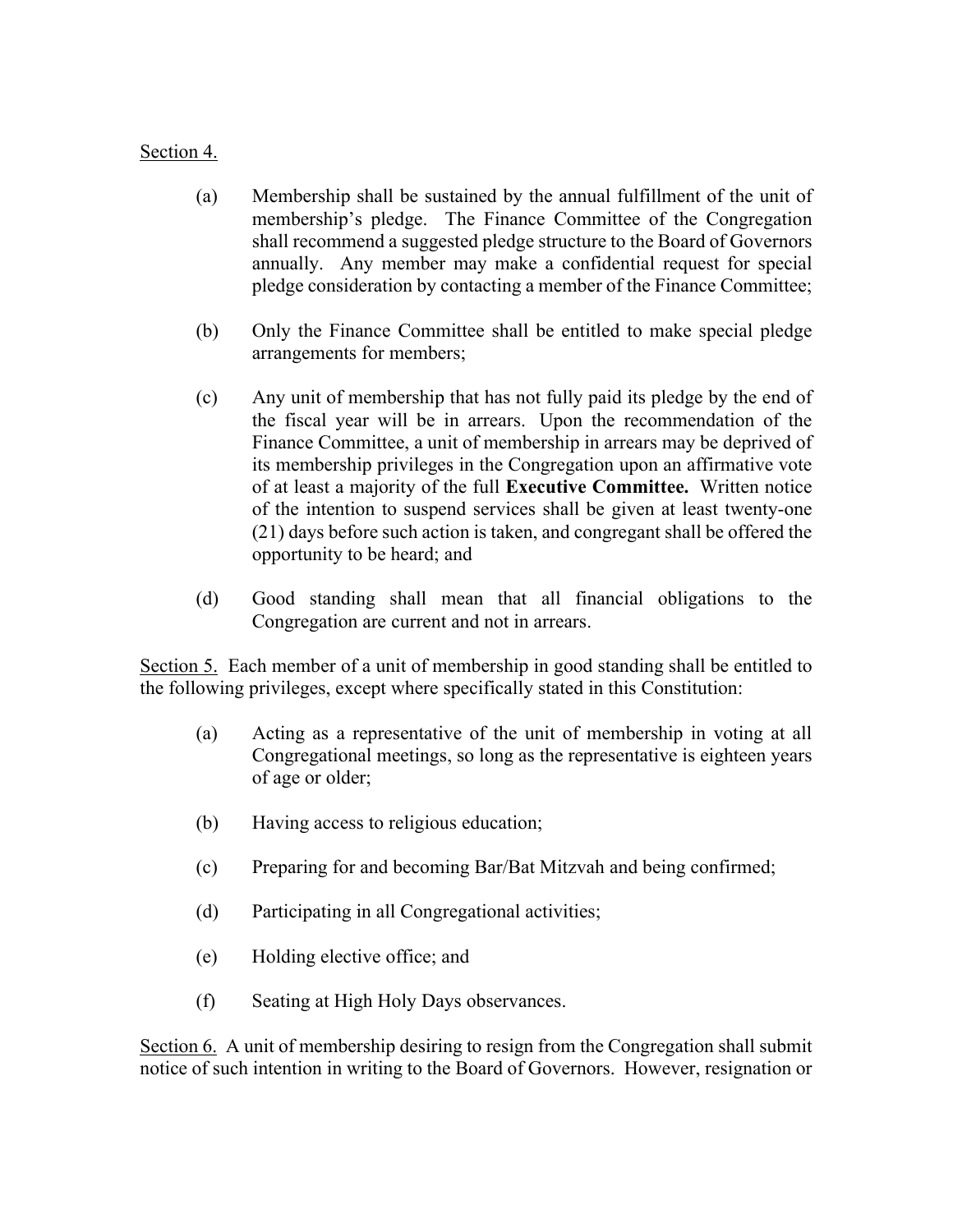termination of membership does not relieve the former member of any financial obligation due to the Congregation.

Section 7. Membership in the Congregation may be terminated immediately upon an affirmative vote of three-quarters of the Board of Governors where a member has or is engaged in any activity or actions of such a character or nature that the Board of Governors reasonably determines that it would be detrimental to the Congregation for the member to continue its membership in the Congregation.

Section 8. A non-Jew shall be welcome to share in the activities of the Congregation, including participating in a portion of the service including readings, but may not receive an individual aliyah, read from the Torah, recite blessings, serve as Hagbah or Gelilah, lead the Congregation in sectarian prayer, become a Bar or Bat Mitzvah, act as a representative of a unit of membership in voting at Congregational meetings, or hold elective or appointive office.

Section 9. A non-Jew desiring to remain affiliated with the Congregation following the death of, or divorce or separation from, a Jewish spouse or partner who is/was a member of the Congregation may continue as an affiliate of the Congregation upon a vote of approval of a simple majority of the Board of Governors. Such affiliation shall be sustained by the annual fulfillment of a pledge established by the Board of Governors. The affiliate and his or her family shall be entitled to the privileges set out in Section 5 of this Article, except affiliates will not be entitled to vote in Congregational meetings or to hold elective or appointive office

# **ARTICLE 5**

#### (Administration)

Section 1. The Congregation shall elect officers at the annual meeting consisting of: President, Executive Vice President, five Vice Presidents, Assistant Vice President Finance and Secretary. The term of each office shall be **two years.** No officer shall serve in the same office for more than three consecutive terms, provided that all officers shall serve until their successors are elected.

#### Section 2.

(a) The Immediate Past President of the Congregation shall be a member of the Congregation's Board of Governors, with full rights and privileges of the Board. When a President succeeds himself, the Immediate Past President shall remain a member of the Board; and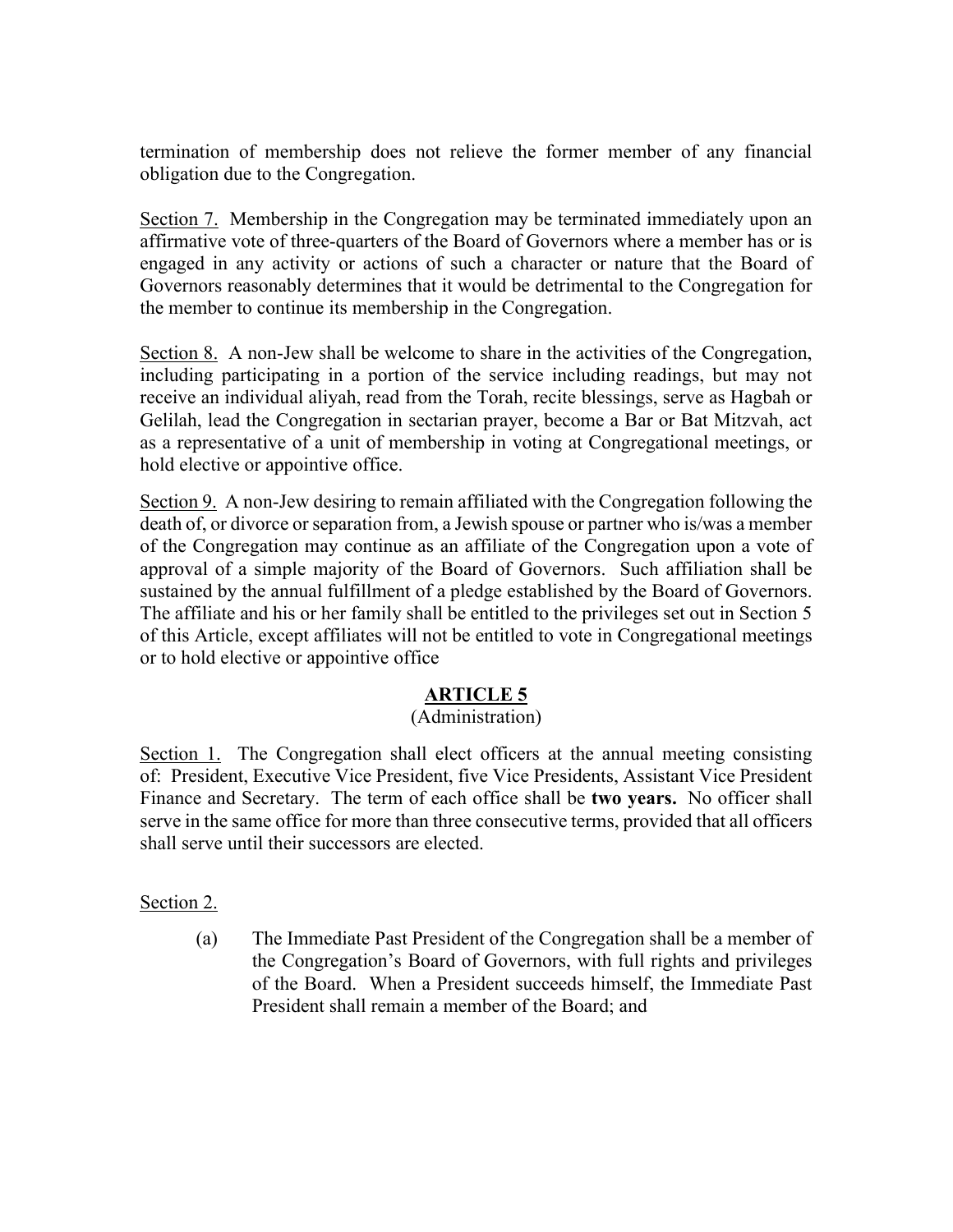(b) All Past Presidents of the Congregation (other than the Immediate Past President) shall be ex-officio members of the Congregation's Board of Governors, without the privilege of voting.

Section 3. Notice of the Annual meeting of the Congregation shall be given at least thirty days in advance. Notice of a Special meeting of the Congregation shall be given at least ten days in advance. A quorum of any Congregation meeting shall consist of thirty percent of the units of membership, as defined in Article 4, Section 2, *or* sixty units of membership, whichever is less. Decisions of the Congregation shall be by majority of those voting, except as otherwise prescribed.

Section 4. The Annual Meeting of the Congregation shall be held on the first Sunday in June. The date of the Annual Meeting may be changed by the Board of Governors for good cause, provided notice of such change is given to the Congregation as soon as practical after the change of date has been decided upon, but no less than 30 days as provided in Section 3.

Section 5. Candidates for the Board of Governors or for Congregational Office shall be presented by the Nominating Committee to: (i) The Board at its April meeting; and (ii) the membership at least fifteen days prior to the Annual Meeting. In addition to those nominated by the Nominating Committee, any adult member of a unit of membership in good standing shall have the right to nominate from the floor any other adult member of a unit of membership in good standing for office or for membership on the Board of Governors. Voting at the Annual Meeting shall be by a method to be determined by the President. The candidates receiving a majority of the votes cast shall be declared elected. Two counters shall be designated by the President to canvas and count the ballots. There shall be no voting by proxy.

Section 6. The Officers and the Board of Governors shall take office on July 1, which also will be the beginning of the Congregation's fiscal year.

# **ARTICLE 6**

# (Board of Governors)

The Congregation shall elect Governors to serve terms of two years in groups so that the terms of one-half expire each year. A Governor may serve no more than four successive years, except that a Governor who otherwise would violate this provision may remain on the Board of Governors during the years he or she is an officer of the Congregation, or president of Sisterhood or Brotherhood. There shall be ten elected Governors. Elected officers of the Congregation, the Chair of the Endowment Committee, the presidents of the Temple Sisterhood and Brotherhood, if they are members of the Congregation, also shall be members of the Congregation's Board of Governors with full rights and privileges of the Board.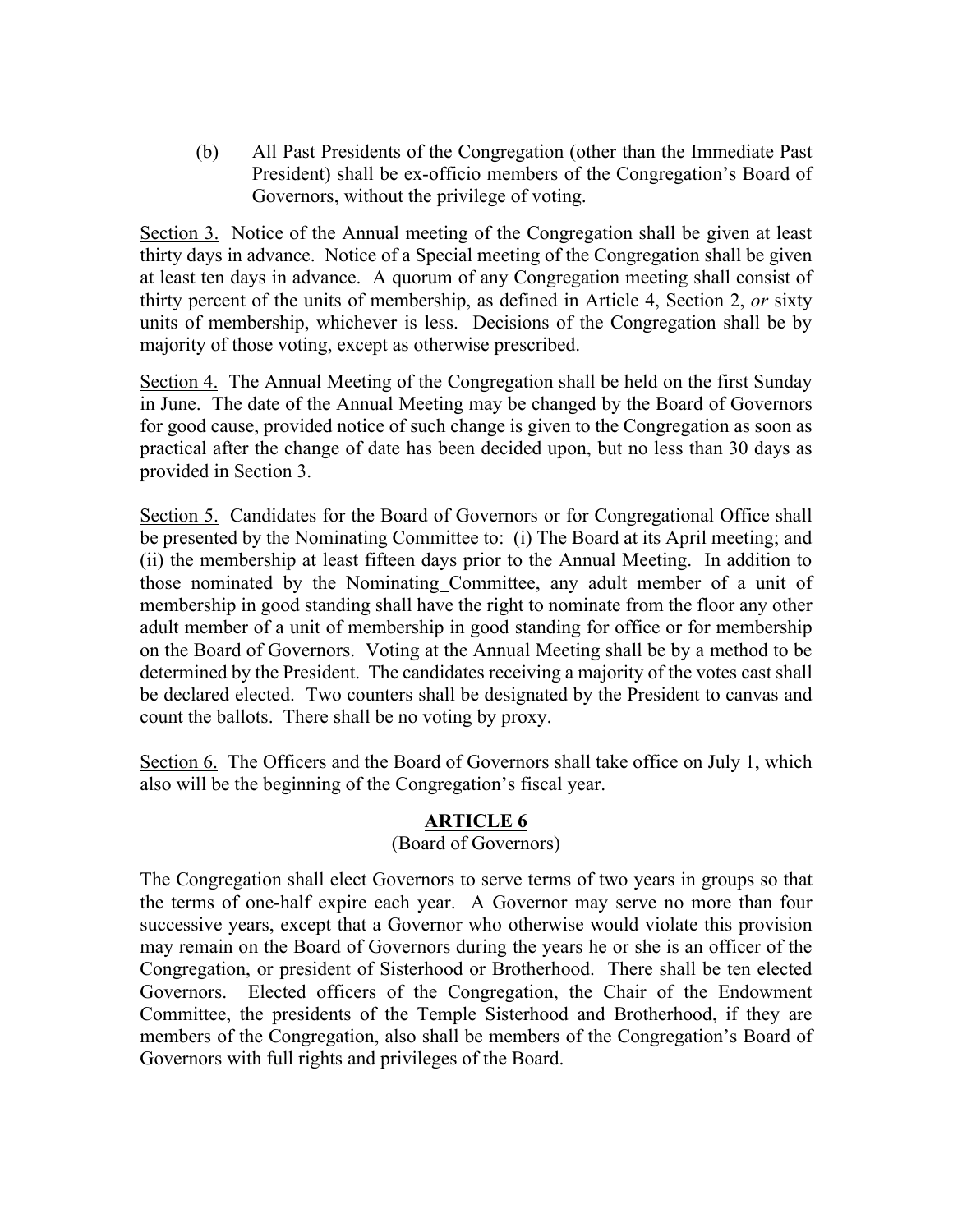Section 1. At any and all meetings of the Board of Governors, eleven members, not counting ex-officio members, shall constitute a quorum. All business transactions by said quorum shall be as binding as if the entire Board of Governors were present. Decisions of the Board of Governors shall be by majority of those voting, except as otherwise may be prescribed.

Section 2. All affairs of the Congregation shall be managed and governed by the Board of Governors, which shall control its revenue and its property and take such action as in its best judgment will promote the welfare of the Congregation. The Board shall present to the membership of the Congregation at its Annual Meeting a budget and a pledge structure including assessments in order to balance the budget.

Section 3. In addition to the above powers, the Board of Governors or its designee shall have the power to:

- (a) Approve the selection and compensation of all employees of the Congregation;
- (b) Fill any vacancies on the Board of Governors that may occur between the annual elections. Such vacancies shall be filled as soon as possible after the vacancy occurs;
- (c) Order a special meeting of the Congregation at such times as two-thirds of the Board of Governors may deem advisable;
- (d) Remove any member of the Board of Governors for good cause, including a member's unexcused absence from four Board meetings in any year, provided the removal is favored by two-thirds of the members of the Board of Governors;
- (e) Remove any member of the Congregation for good cause, provided the removal is favored by three-fourths of the members of the Board of Governors; and
- (f) Authorize the creation or elimination of special Funds.

Section 4. There shall be a meeting of the Board of Governors at least once a month, at such time as the Board of Governors may set, except the January and February meetings and the July and August meetings may be combined.

# **ARTICLE 7**

(Duties of the President)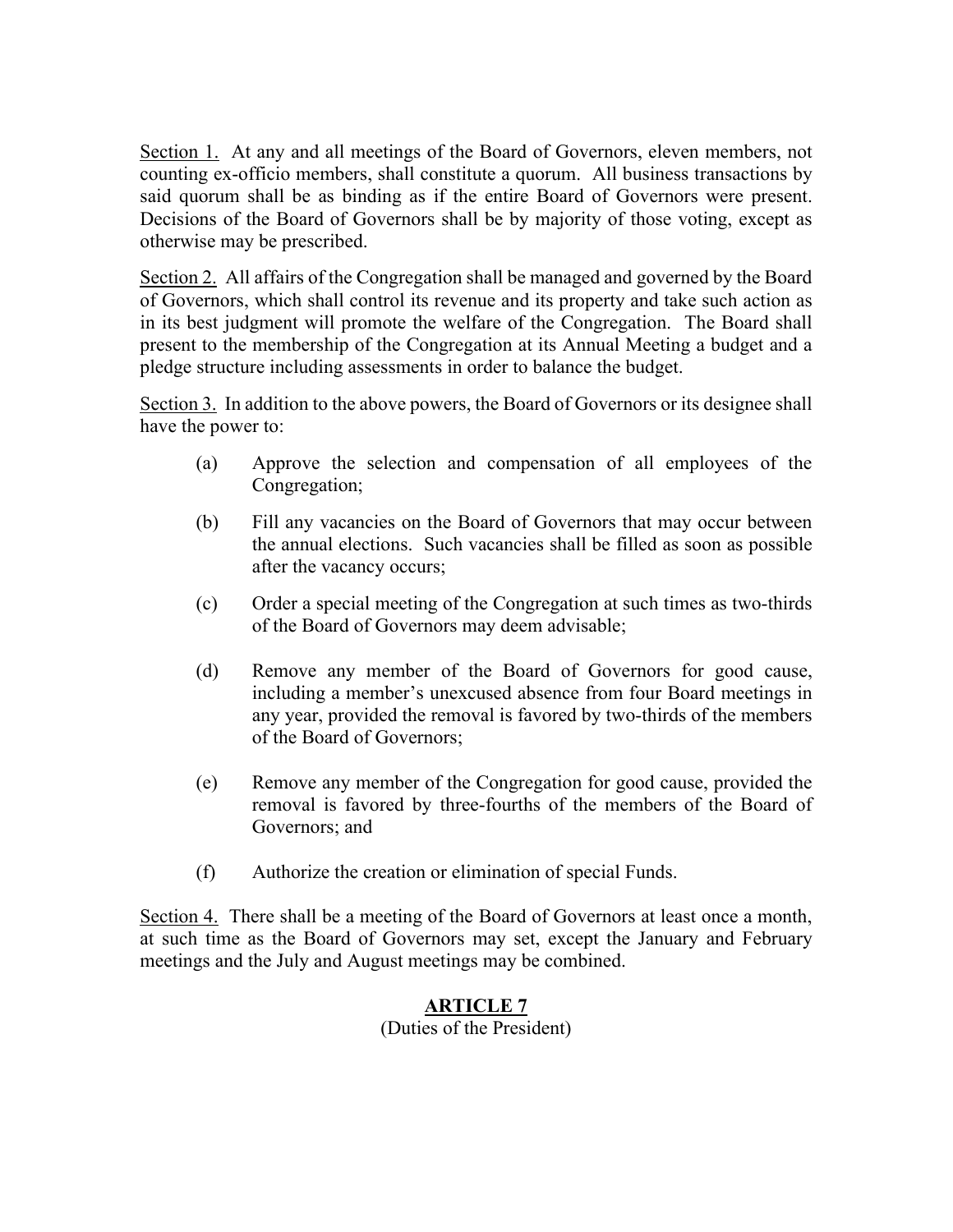Section 1. The President shall preside at all meetings of the Congregation and Board of Governors, and the President shall sign all official documents and enforce the Constitution.

Section 2. The President shall:

- (a) Decide all questions of order;
- (b) Sign orders, bonds or other instruments drawn on the funds of the Congregation and, in the absence of the Vice President Finance or Assistant Vice President Finance, sign checks;
- (c) Appoint the chairs of the standing committees upon the advice of the appropriate Vice President;
- (d) Appoint members of all standing committees upon the advice of the appropriate Vice President and any other committees as may from time to time be advisable;
- (e) Call special meetings of the Board of Governors within ten (10) days of the receipt of a written request stating the purpose of the meeting and signed by seven members of the Board, which written request shall state the purpose of the meeting;
- (f) Call a special meeting of the Congregation, the Board of Governors or the Executive Committee whenever in the President's opinion necessity exists for such a meeting;
- (g) Appoint all representatives to all bodies where the Congregation may be entitled to representation, subject to the advice and consent of the Board of Governors;
- (h) Only vote at meetings of the Board of Governors when there is a tie;
- (i) Not later than January 1 of each year, appoint a Nominating Committee;
- (j) Ensure that the Congregation receives a detailed report at its Annual Meeting of the financial status and the other affairs of the Congregation;
- (k) Arrange for an annual review of the accounts of the Congregation by a Certified Public Accountant;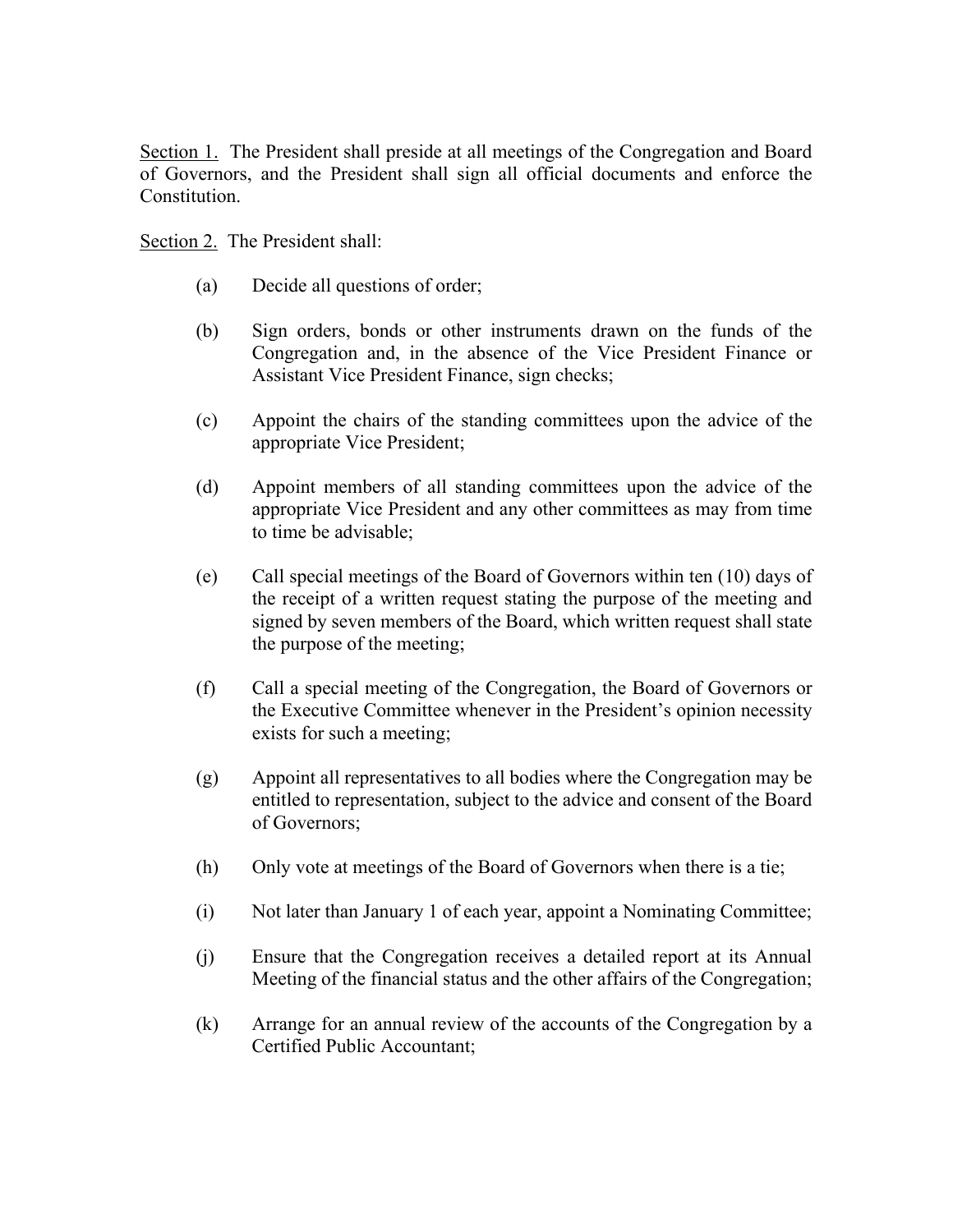- (l) Excuse absences from meetings of the Board of Governors;
- (m) In the absence of the President or the Executive Vice President, shall designate a Vice President to act in his or her stead; and
- (n) Authorize expenditures up to Five Thousand Dollars (\$5,000) without the approval of the Board whenever the President deems them necessary to meet emergencies.

# **ARTICLE 8**

(Executive Vice President and Vice Presidents)

Section 1. There shall be an Executive Vice President and **five** Vice Presidents elected over each of the following general area with the Executive Vice President chairing one of the general areas:

- (a) Ritual and Education;
- (b) Finance;
- (c) House;
- (d) Fundraising;
- (e) Membership; and
- (f) Administration

The Executive Vice President and Vice Presidents may be assigned responsibility for appropriate additional committees by the President. The Executive Vice President should attend the meetings of the committees in each of these areas with sufficient regularity to become familiar with the activities of each.

Section 2. In the absence of the President, the Executive Vice President shall assume and perform all the duties of the President.

Section 3. All officers shall attend all meetings of the Board of Governors, Executive Committee and the Congregation.

# **ARTICLE 9**

### (Duties of the Secretary)

Section 1. The Secretary shall:

(a) Be the custodian of all valuable documents and records of the Congregation;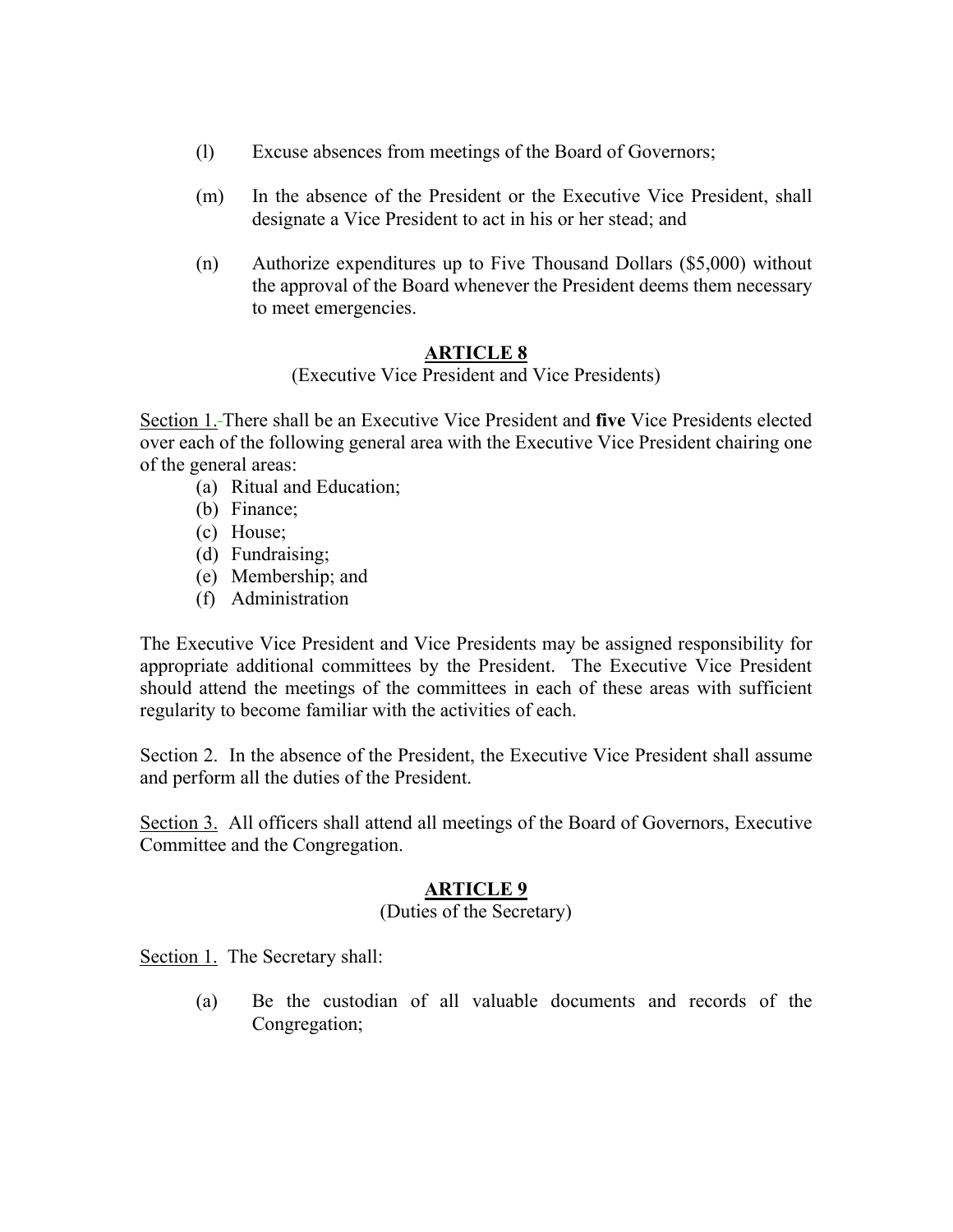- (b) Prepare and issue the minutes, reports and communications and record all the Board, Executive Committee and Congregational proceedings; and prepare a condensed version of the minutes for distribution to the congregation in the Bulletin;
- (c) Issue notices of all the meetings of the Congregation, Executive Committee and Board of Governors and conduct or supervise all correspondence and keep a copy of said correspondence on file; and
- (d) Maintain, in a place accessible to the Congregants, a book or other document into which shall be entered all of the resolutions adopted by the Board of Governors expressing policies of the Congregation.

#### **ARTICLE 10**

(Duties of the Vice President Finance and Assistant Vice President Finance)

Section 2. The Vice President Finance shall:

- (a) Handle all incoming monies;
- (b) Record all charges and payments to members' accounts;
- (c) Mail annual pledge and quarterly member statements;
- (d) Monitor member payments and facilitate collections on past due accounts;
- (e) Report monthly to the Board of Governors on status of pledges and collections;
- (f) Send annual letter in January acknowledging prior year's contributions;
- (g) Be a member of and attend all meetings of the Finance Committee;
- (h) Keep and have his or her books and accounts ready to make a proper report on same and for settlement at the expiration of his or her term; and
- (i) Coordinate preparation of the annual budget for the Board of Governors.

Section 1. The Assistant Vice President Finance shall: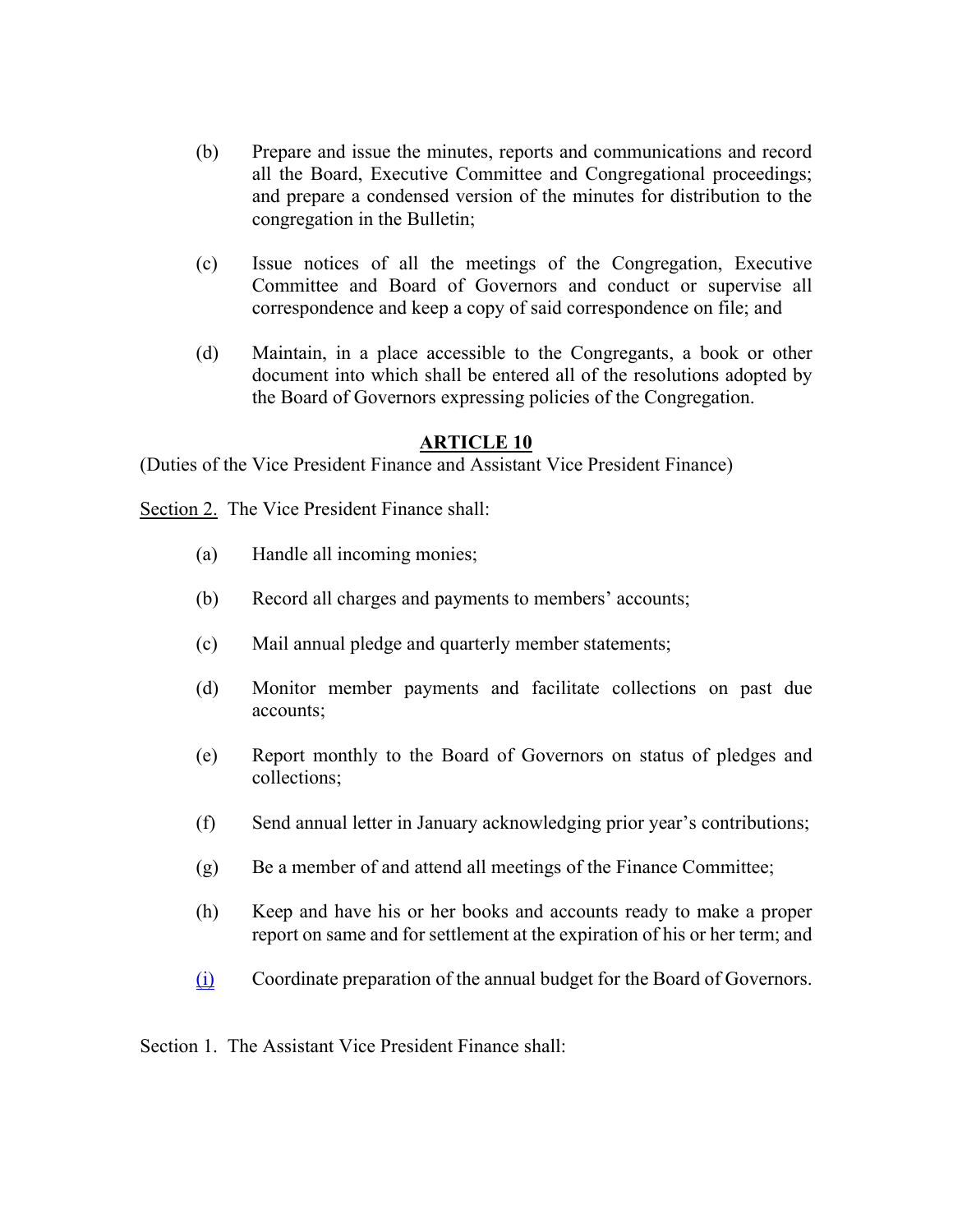- (a) Make all payments including payroll;
- (b) Verify all bank and brokerage statements;
- (c) Manage the Congregation's special funds;
- (d) Prepare monthly budget reports and quarterly special fund reports for the Board of Governors;
- (e) File appropriate federal and state reports;
- (f) Be a member of and attend all meetings of the Finance Committee;
- (g) Keep and have his or her books and accounts ready to make a proper report on same and for settlement at the expiration of his or her term; and
- (h) Assist the Vice President Finance.

Section 3. The Vice President Finance and the Assistant Vice President Finance shall work jointly to assure fiscal responsibility. Either may sign Temple checks on amounts up to and including \$5,000 but they must cosign on amounts over \$5,000.

#### **ARTICLE 11**

#### (Rabbi)

Section 1. The Rabbi shall be elected by the Congregation at a Special Meeting called for the purpose of such election. Not less than ten (10) days prior to the date of such meeting, the Secretary shall communicate to each of the units of Membership of the Congregation a notice of the Special Meeting accompanied by a recommendation of the Board regarding the prospective Rabbi's salary and initial term, and appropriate biographical information about the prospective Rabbi. At the Special Meeting, the President shall present the Board's recommendation. A majority vote of those units of Membership present and voting is required to elect the Rabbi. There shall be no voting by proxy. All votes shall be cast by secret ballot. If a quorum is not present, there shall be no vote by the Congregation, the Board's recommendation shall be accepted and the Rabbi shall be elected as recommended by the Board.

Section 2. The election of the Rabbi, Rabbi's term of office and salary, shall be recorded in the minutes of the Congregation. There shall be a written Covenant of Employment regarding the terms and conditions of employment of the Rabbi.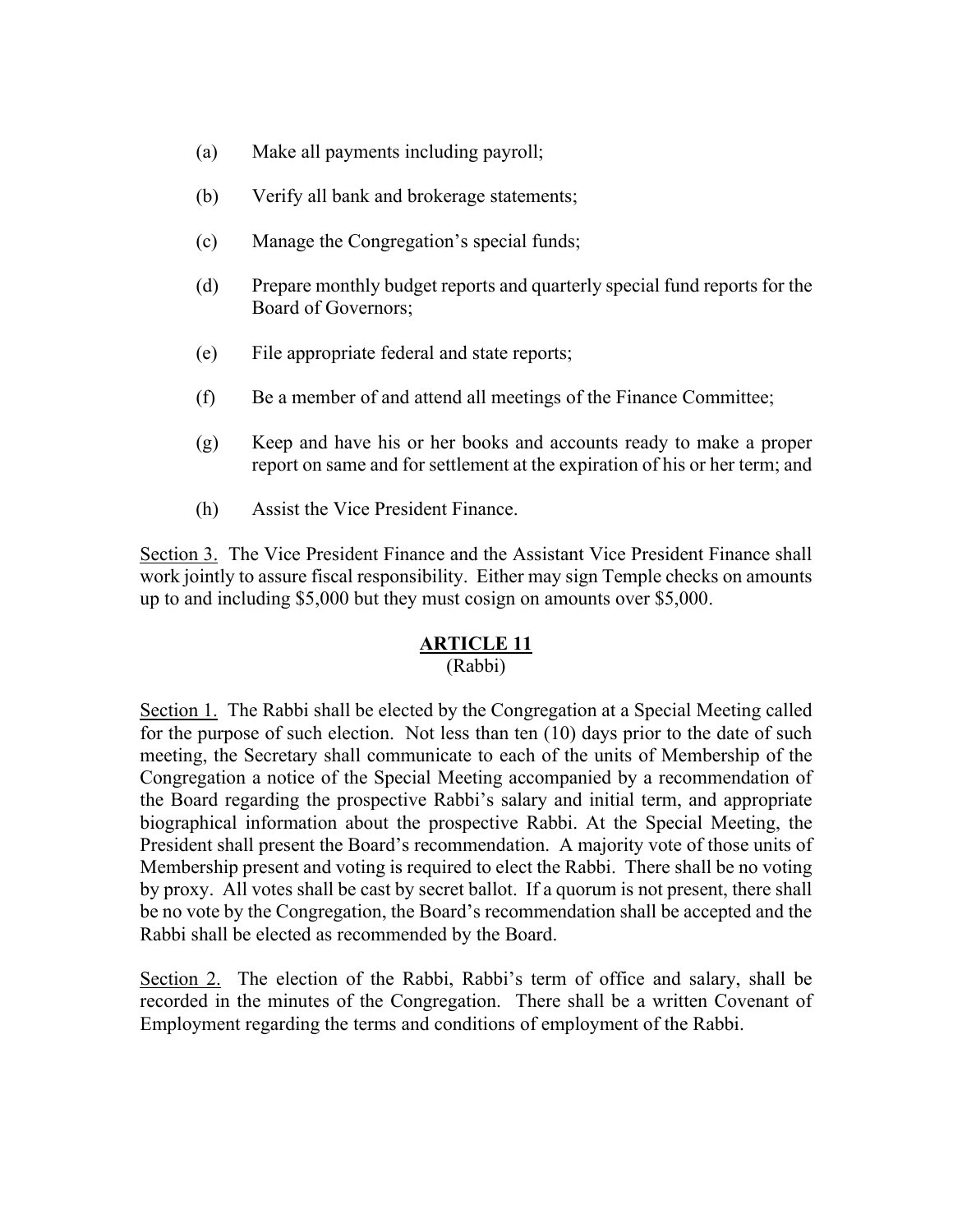Section 3. Not less than eight (8) months prior to the expiration of the Rabbi's term, the Board of Governors shall meet for the purpose of considering the re-election of the Rabbi. Each Governor shall be advised reasonably in advance of this meeting that the re-election of the Rabbi shall be an order of business. Each Board shall devise a means of soliciting and considering congregational input in the re-election decision. A majority vote of the members of the Board present is required to re-elect the Rabbi for a stated term. The Board shall not re-elect the Rabbi with tenure, a life contract, or a term in excess of five (5) years without a congregational meeting at which three quarters of the units of membership of the Congregation approve of such re-election. If the Rabbi is re-elected by the Board of Governors for a term of five (5) years or less, no congregational meeting is required.

Section 4. It shall be the responsibility of the Rabbi to serve as the spiritual leader for members of the Congregation, direct religious services with freedom of expression, formulate and provide direction for the educational program and course of religious instruction, officiate at life cycle events of members of the Congregation, attend and provide information to the Board of Governors at its meetings, and perform other duties as may be determined to be incumbent upon the Rabbi by the Board of Governors.

Section 5. The Rabbi and members of the Rabbi's family, although not members of the Congregation and its component organizations, shall enjoy the benefits of membership and shall be invited to all activities of the Congregation, for which all fees shall be waived. The Rabbi is expected to attend all meetings of the Board of Governors and Executive Committee, except when specifically requested to be absent. The Rabbi shall be a member of all committees of the Congregation, without vote.

Section 6. The Board of Governors may, from time-to-time, elect to fill the position of Associate Rabbi. The Associate Rabbi shall have such responsibilities as assigned to him by the Board of Governors and the Rabbi.

Section 7. The employment of the Associate Rabbi, the Associate Rabbi's term of office and salary shall be recorded in the minutes of the Board of Governors. There shall be a written Covenant of Employment regarding the terms and conditions of employment of the Associate Rabbi.

Section 8. In the event that the Board of Governors considers filling the position of Associate Rabbi, each Governor shall be advised reasonably in advance of the meeting that the election of the Associate Rabbi shall be an order of business. A majority vote of the members of the entire Board of Governors is required to elect the Associate Rabbi for a stated term.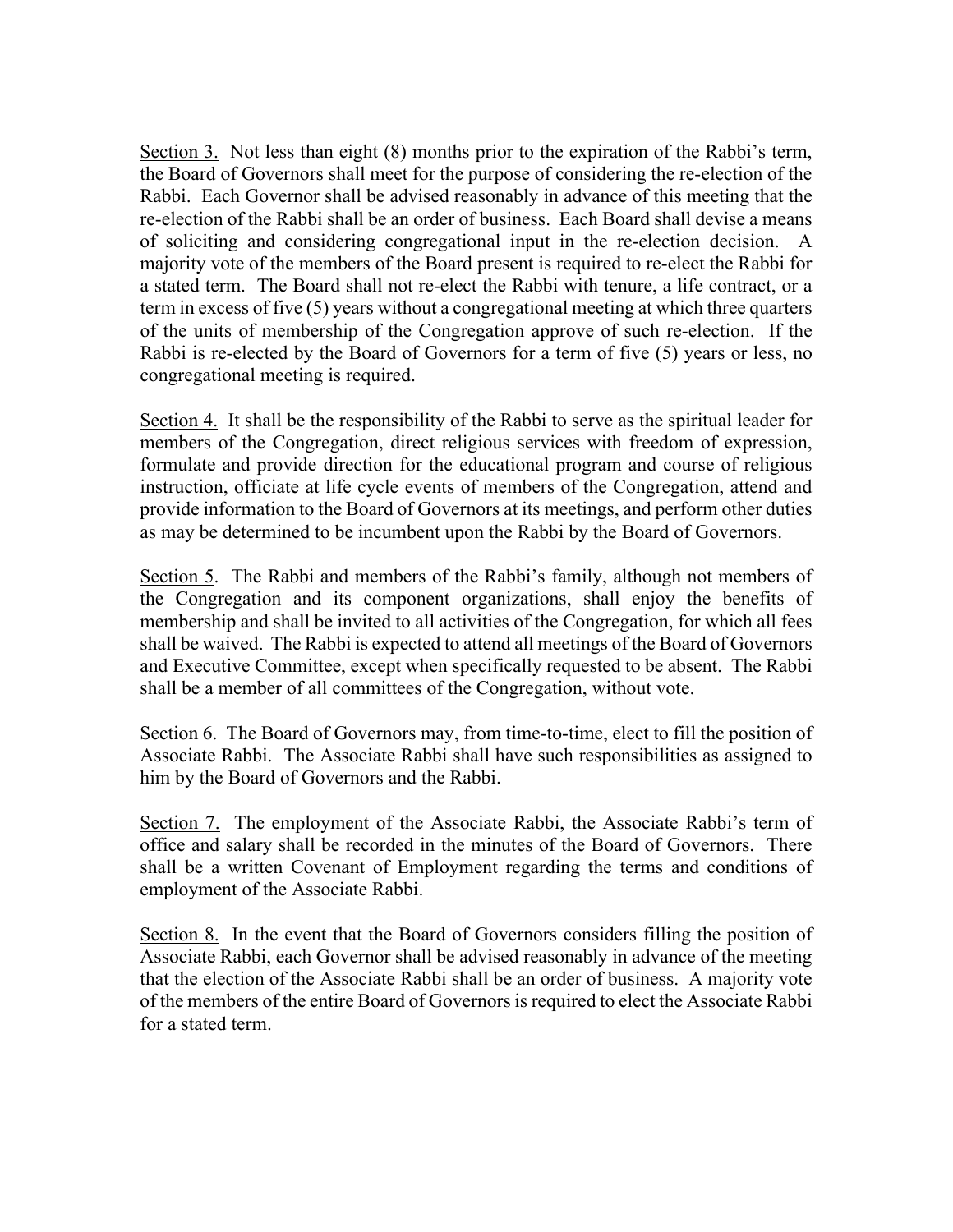Section 9. The Associate Rabbi and members of the Associate Rabbi's family, although not members of the Congregation and its component organizations, shall enjoy the benefits of membership and shall be invited to all activities of the Congregation, for which all fees shall be waived.

### **ARTICLE 12**

# (Rules of Order)

The procedure of the meetings of the Congregation or the Board of Governors shall be governed by the latest revision of Roberts Rules of Order, except if said Rules of Order shall be inconsistent with the requirements of the relevant laws of the State of North Carolina.

# **ARTICLE 13**

#### (Amendments)

Amendments to the Constitution shall be presented, in writing, to the Board of Governors for approval. If approved by an affirmative vote of a majority of the Board of Governors, such amendments will be presented to the Congregation at the annual or at a special meeting called for that purpose or by the delivery of a written ballot as set forth below. Copies of the proposed amendment shall be made available to each unit of membership along with the notice of the meeting at least ten (10) days prior to the meeting. If presented at a meeting, an affirmative vote of two-thirds of the members present and voting shall be necessary to adopt any amendment.

If an amendment is presented to the Congregation by written ballot:

- (a) a written ballot shall be delivered to every unit of membership entitled to vote on the amendment;
- (b) the written ballot shall set forth that the Board of Governors proposes to take action to adopt the proposed amendment and provide an opportunity to vote against the amendment;
- (c) The written ballot shall indicate the time by which the ballot must be received by the Board of Governors in order to be counted and that the ballot may not be revoked; and
- (d) Approval by written ballot shall be valid only when the number of votes cast by ballot equals or exceeds the quorum required to be present at a meeting authorizing the action, and the number of approvals equals or exceeds the number of votes that would be required to approve the matter at a meeting at which the same total number of votes were cast.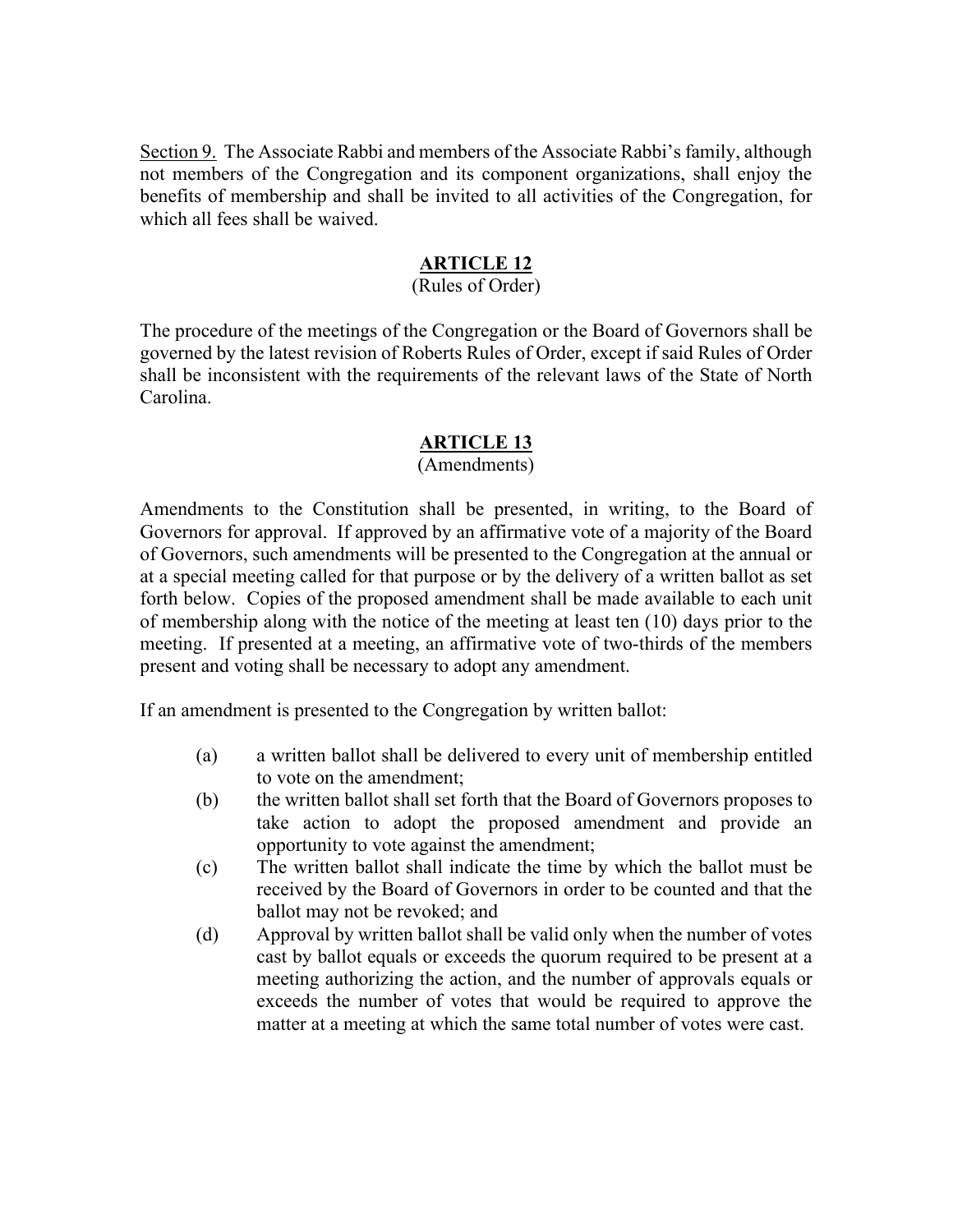Any vote submitted to the Congregation by written ballot may be submitted by electronic transmission, including electronic mail, provided that such electronic transmission shall either set forth or be submitted with information from which it can be determined that the electronic transmission was authorized by the unit of membership.

If the Board of Governors decides against approval of an amendment, the amendment can be taken directly to the Congregation if ten membership units in good standing have signed the amendment in approval. A special meeting of the Congregation will be called to consider the proposed amendment. An affirmative vote of two-thirds of the members present and voting shall be necessary to adopt any amendment.

### **ARTICLE 14**

(Committees)

Section 1. Executive Committee.

The Executive Committee shall consist of the elected Officers of the Congregation and the Immediate Past President. The Rabbi shall be an ex-officio member of the Executive Committee. The President shall be the chair of the Executive Committee and shall call meetings as deemed appropriate. Upon the written request to the President of at least two members of the Executive Committee, the President shall call a special meeting. In the absence of the President, the Executive Vice President shall preside. Except as otherwise directed by the Board, the Executive Committee shall have and may exercise the authority of the Board in the management of the business and affairs of the Congregation (including the selection, compensation and termination of all employees except the Rabbi) during intervals between Board meetings. Actions can be carried out by an affirmative vote of a majority of the members of the Executive Committee. The Executive Committee shall report to the Board on action taken.

Section 2. The Congregation shall have the following standing committees and may have such ad hoc committees as the President may deem necessary and shall appoint. Standing committees shall meet at least quarterly. The standing committees and their respective responsibilities shall be as follows:

- (a) Finance Committee. The Finance Committee shall advise the Board of Governors regarding financial matters and implement financial policies as determined by the Board or required by this Constitution;
- (b) Education Committee. The Education Committee shall advise the Board of Governors regarding the affairs of the Religious School and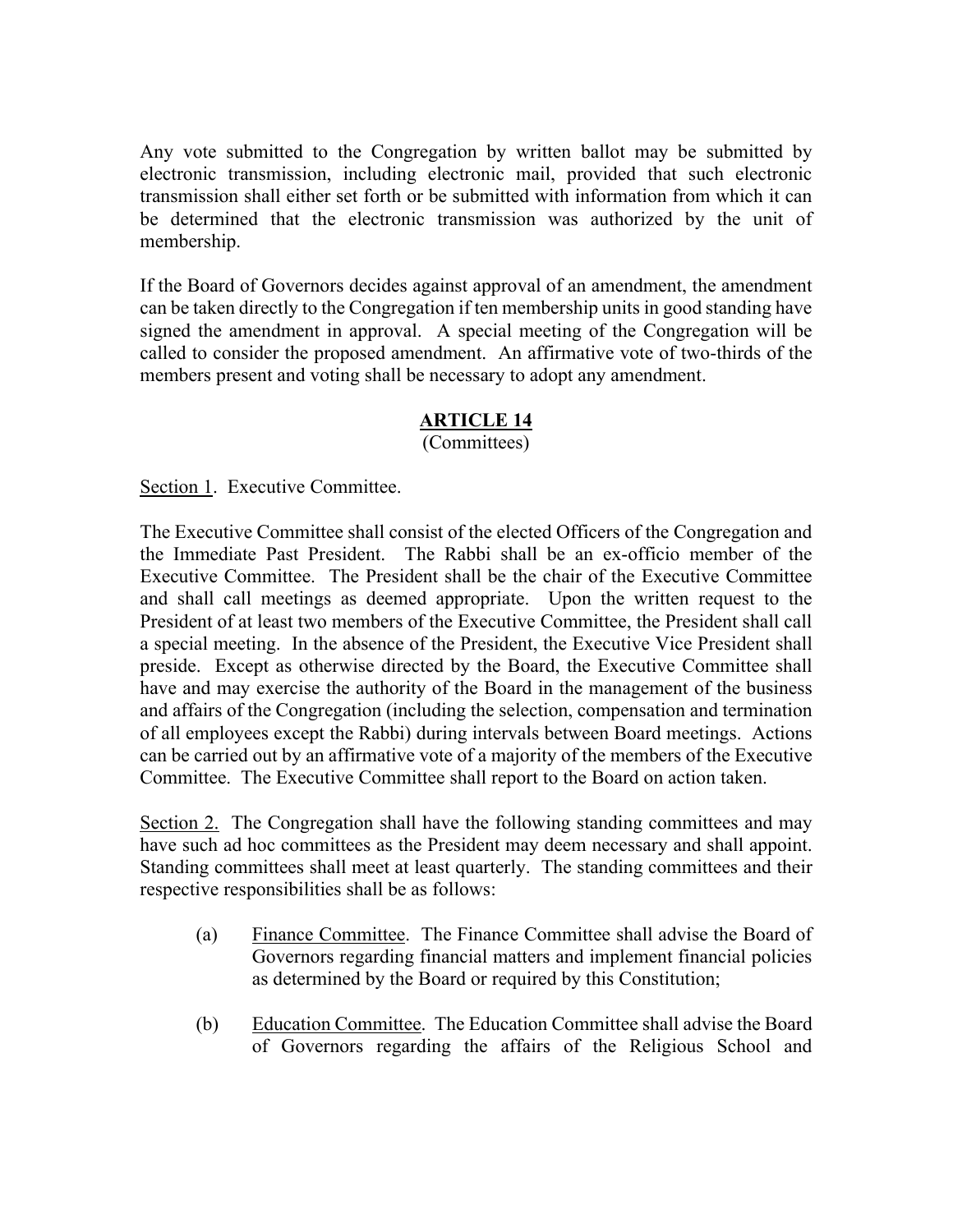implement such policies with respect thereto as may be determined by the Board;

- (c) Life-Long Learning Committee. The Life-Long Learning Committee shall recommend and plan education programs for the Congregation's general membership;
- (d) Ritual Committee. The Ritual Committee shall: (i) consult with the Rabbi and advise the Board of Governors regarding matters of ritual and observance and implement such policies with respect thereto as may be determined by the Board; (ii) designate those to receive special honors and serve as ushers at services when appropriate; and (iii) be responsible for all ritual items;
- (e) Membership Committee. The Membership Committee shall solicit eligible individuals to join the Congregation and present those names to the Board of Governors for approval;
- (f) House Committee. The House Committee shall report to the Board of Governors about the Congregation's physical plant and grounds and take such action with respect thereto as the Board may authorize;
- (g) Social Action Committee. The Social Action Committee shall advise the Board of Governors regarding community and social issues and take such action with respect thereto as the Board may authorize;
- (h) Nominating Committee. The Nominating Committee shall consist of the Immediate Past President of the Congregation as chairperson and one other Past President, two members of the Board of Governors who are not Officers, and two members of Units of Membership of the Congregation who are not members of the Board of Governors. The President cannot be a member of this Committee nor shall the President attend its meetings unless invited. The Committee shall nominate candidates for Officers and members of the Board of Governors and present its report to the President not later than March 15;
- (i) Caring Committee. The Caring Committee shall address the needs of the members of the greater Jewish community for humanitarian services;
- (j) Fundraising Committee. The Fundraising Committee shall address the congregation's needs for raising funds other than by dues or donations; and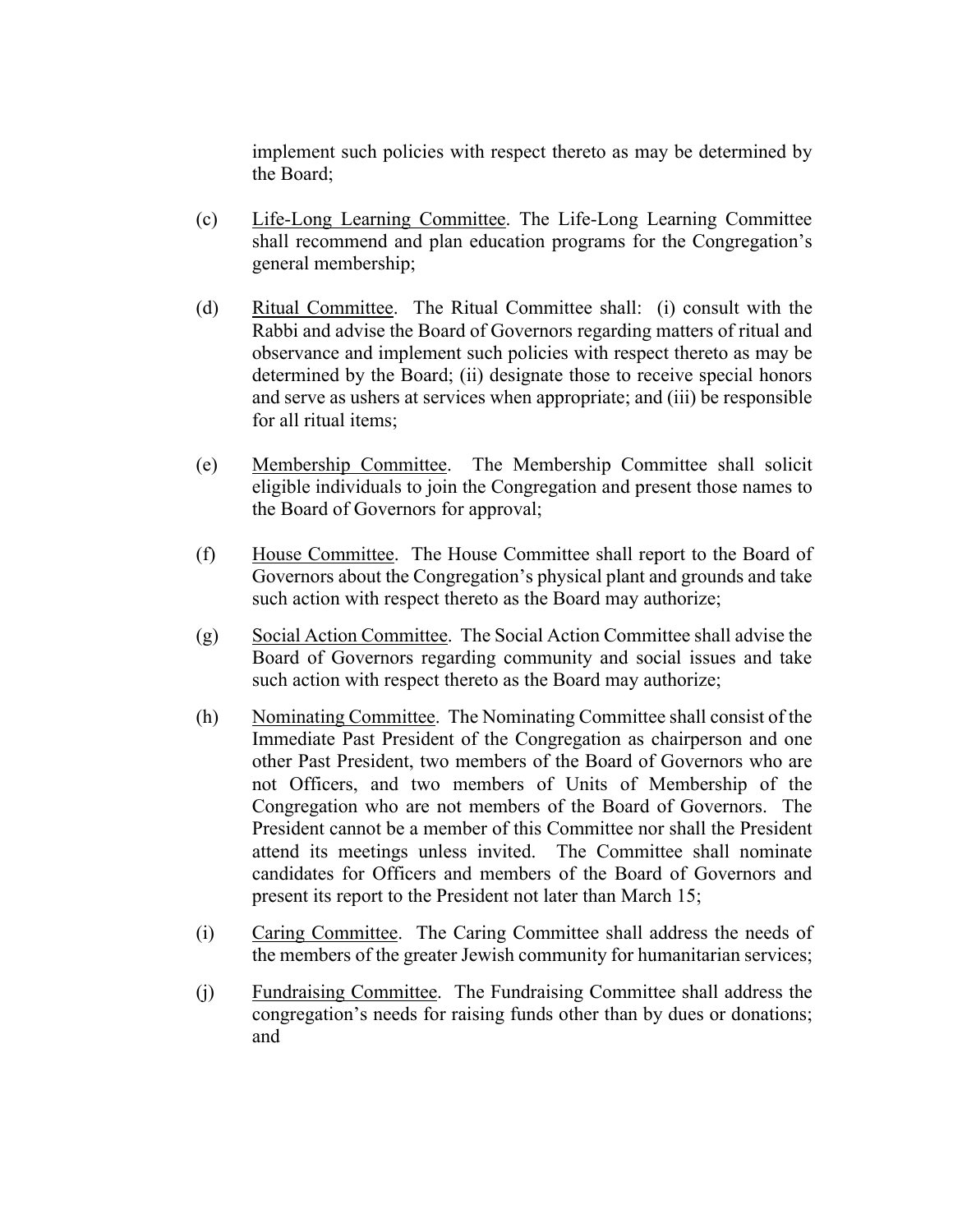(k) Administration Committee. The Administration Committee shall advise the Board of Governors about the congregation's office functions, human systems, and member communications and take such action with respect thereto as the Board may authorize.

Section 3. Ad Hoc Committees.

Ad hoc committees are appointed by the President for either ongoing or limited purposes. All ad hoc committees automatically terminate at the end of a president's term, though the committee may be re-established by the incoming president.

Section 4. Term Limits.

No chair of a standing committee may serve as chair of that committee for longer than a period of four consecutive years. At the end of a term as chair, the outgoing chair may be appointed as a committee member.

Section 5. Funds.

Committees that have responsibility for designated funds shall appoint trustees for those funds, ordinarily the committee chairperson, who will administer the fund according to the fund's guidelines and the decisions of the Committee and the Board of Governors, and make reports to the Vice President Finance.

Section 6. Reporting to the Board of Governors.

Committees shall report regularly, but in no event less often than quarterly to the Board of Governors either through the Vice President responsible for their oversight or through the President.

Section 7. Committee Authority.

No committees of the Board (including the Executive Committee) or Congregation shall be authorized to take the following actions:

- (a) Authorize distributions to or for the benefit of the members of the Congregation, Directors or officers;
- (b) Recommend to Members or approve dissolution, sale or transfer of all or substantially all of the Congregation's assets;
- (c) Elect, appoint or remove Directors, or fill vacancies on the Board of Directors;
- (d) Adopt, amend, or repeal the Articles of Incorporation or bylaws; or
- (e) Expend funds beyond a limit to be determined by the Board.